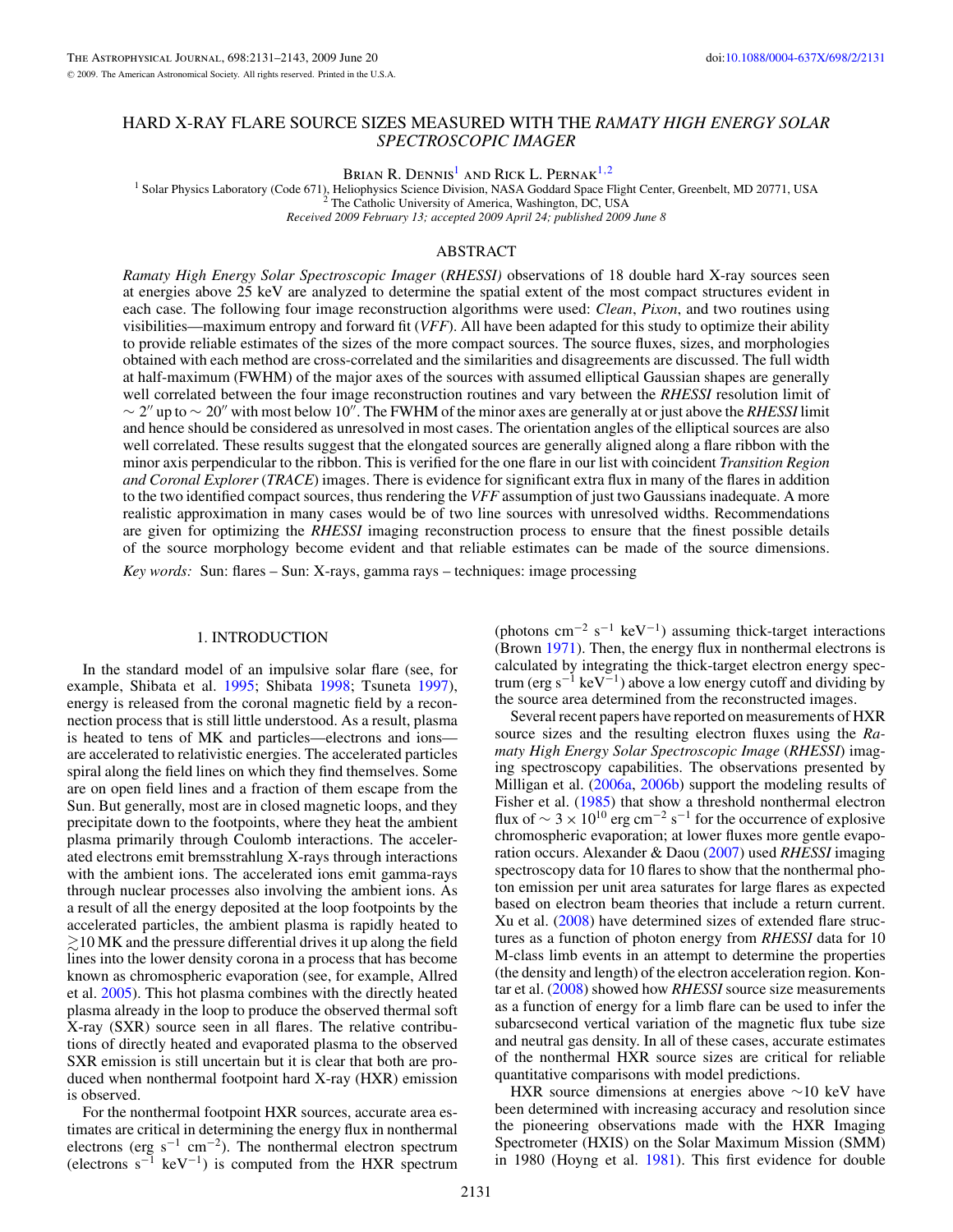footpoint emission at energies from 16 to 30 keV was obtained with  $\sim 10''$  resolution. Contemporaneous observations were made with the Solar X-ray Telescope (SXT) on the Japanese Hinotori mission (e.g., Tsuneta et al. [1984\)](#page-12-0). More sensitive imaging observations up to ∼100 keV were made ∼10 years later by the HXR Telescope (HXT) on Yohkoh but with similar angular resolution (Kosugi et al. [1991\)](#page-12-0). The *RHESSI* (Lin et al. [2002\)](#page-12-0) launched in 2002 has significantly improved sensitivity with angular resolution capability of as fine as 2*.* 3 (full width at half-maximum, FWHM) at energies from ∼3 keV to *>*100 keV.

All of these instruments except for HXIS use a Fouriertransform imaging technique with multiple bi-grid collimators to achieve the high angular resolution. As a result of rotating at ∼15 rpm about an axis oriented within ∼10 of Suncenter, *RHESSI* provides measures of many more spatial Fourier components of the source region than did HXT—up to a several hundred for *RHESSI* versus 32 for HXT.

Despite *RHESSI*'s finer angular resolution, few HXR sources have been reported with spatial extents as small as  $2''$ . This is surprising since these sources are thought to be primarily from the footpoints of magnetic loops that are known from observations at other wavelengths to be very small. Flare ribbons seen in the UV with *TRACE*, for example, are seen to be an arcsecond or so in width (e.g., Wang et al. [2007\)](#page-12-0). White-light flares also show structure at the  $\sim$ 1" level (e.g., Fletcher et al. [2007;](#page-11-0) Jess et al. [2008;](#page-12-0) Wang [2009\)](#page-12-0). Thus, one might expect to see HXR sources with the same width but extended along the flare ribbons. One example of such thin but extended HXR sources has been reported by Liu et al. [\(2007\)](#page-12-0), where the HXR emission extends along the flare ribbons seen at 171 Å with *TRACE*. Even in this case, however, the FWHM resolution was only ∼ 5*.* 9 given the *Clean* algorithm that was used. Hannah et al. [\(2008\)](#page-11-0) reported *RHESSI* results for microflare dimensions in which they obtained mean loop lengths of 31*.* 6 and widths of 10*.* 5 at energies between 4 and 8 keV with very few flares with dimensions at the instrumental resolution limit of 2*.* 3. Granted they were probably seeing the whole loop illuminated in SXRs rather than HXR footpoints, one would have expected the widths of the sources to be smaller given the extremely narrow loops seen in the EUV with *TRACE*.

In the analysis of events presented in this paper, we have tried to determine if the unexpectedly large HXR flare source sizes determined from *RHESSI* observations are accurate and reliable. We have investigated if, at least in some cases, they are the result of limited counting statistics, limitations of the Fourier-transform imaging technique used by *RHESSI*, and*/* or limitations of the image reconstruction algorithms currently available. In the process of this study, we have made some refinements to the standard analysis techniques to improve their capability for obtaining reliable estimates of compact HXR source sizes. The emphasis has been on making full use of data from all the *RHESSI* detectors, including those behind the finest grids when warranted by the source structure. The more extended HXR sources sometimes seen in the corona (Krucker et al. [2008\)](#page-12-0) offer different challenges and are not addressed here.

In Section 2, we provide details of the *RHESSI* hardware and the currently available imaging software. We discuss modifications we have made to the software and our methodology for finding source parameters using the available image reconstruction techniques. Section [3](#page-4-0) is a discussion of the results, the calculated source parameters, and how the modified techniques compare with each other. Our conclusions are presented in Section [4.](#page-9-0)

#### 2. *RHESSI* IMAGING METHOD

The *RHESSI* imaging concept has been described in detail by Hurford et al. [\(2002\)](#page-11-0). Nine nonimaging germanium X-ray*/*gamma-ray detectors record the deposited energy and arrival time of each photon that reaches them. A pair of grids separated by 1.5 m placed in front of each detector acts as a collimator to modulate the transmission of the incident solar X-ray flux. The grids are planar arrays of equally spaced X-ray-opaque slats separated by transparent slits. (All the grids are made of tungsten except the finest which is molybdenum.) The slits of the two grids of each subcollimator are all parallel to one another to high accuracy and their pitches are identical to a very high tolerance. As the spacecraft rotates at ∼15 rpm about an axis parallel to the subcollimator axis (to within a few arcminutes) and oriented to within a few arcminutes of Sun-center, the subcollimators modulate the transmission of incident X-rays through to the detectors. The resulting modulation of the counting rate in each detector contains encoded information about the source structure as a function of energy. The counting rate variations from a single detector in a given energy range for one modulation period can be thought of as providing the amplitude and phase of a single spatial Fourier component of all the X-ray sources on the Sun at that time. Several hundred Fourier components can be measured during one complete rotation of the spacecraft lasting ∼4 s. It is the task of the imaging software to determine the intensity and structure of the X-ray sources on the Sun that produced the modulated count rates in each detector in each energy range. The necessary aspect information is provided by the Solar Aspect System (SAS) and the PhotoMultiplier-Tube Roll Angle System (PMTRAS), which provide the absolute orientation of the spacecraft with subarcsecond accuracy several times per second.

#### *2.1. Image Reconstruction Techniques*

We have used, with some modifications, all of the image reconstruction algorithms currently available in the online SolarSoftWare (SSW) collection of IDL procedures to generate *RHESSI* images. The basic techniques described by Hurford et al. [\(2002\)](#page-11-0) include back projection, *Clean*, the *Pixon* method, the maximum entropy method (MEM), and forward fitting. More recently, refinements of two of these techniques based on the use of visibilities have become available—*MEM\_NJIT* (Schmahl et al. [2007\)](#page-12-0) and visibility forward fit (*VFF*; Hannah et al. [2008\)](#page-11-0). A brief description of each method is first given below. We then describe the procedures we have used to optimize the methods used for determining the dimensions of the most compact sources and to allow quantitative comparisons to be made between the different results.

Back projection basically projects each detected photon back from the detector through the slits of the grid pairs to all possible locations for its origin on the Sun. This creates a probability map made up of parallel ridges aligned with the slit orientation at that time. The spacing between ridges is equal to twice the FWHM resolution of the subcollimator. This back projection is repeated for each detected photon and the resulting probability maps are summed to form the so-called dirty map. (In practice, to save computer time, the same probability map is used for all counts that occur in time bins short compared to the modulation time at each roll angle.) The dirty map shows the real source or sources convolved with the point-spread function (PSF) for the specific combination of grids that were used. The PSF is essentially the dirty map that would result from a single point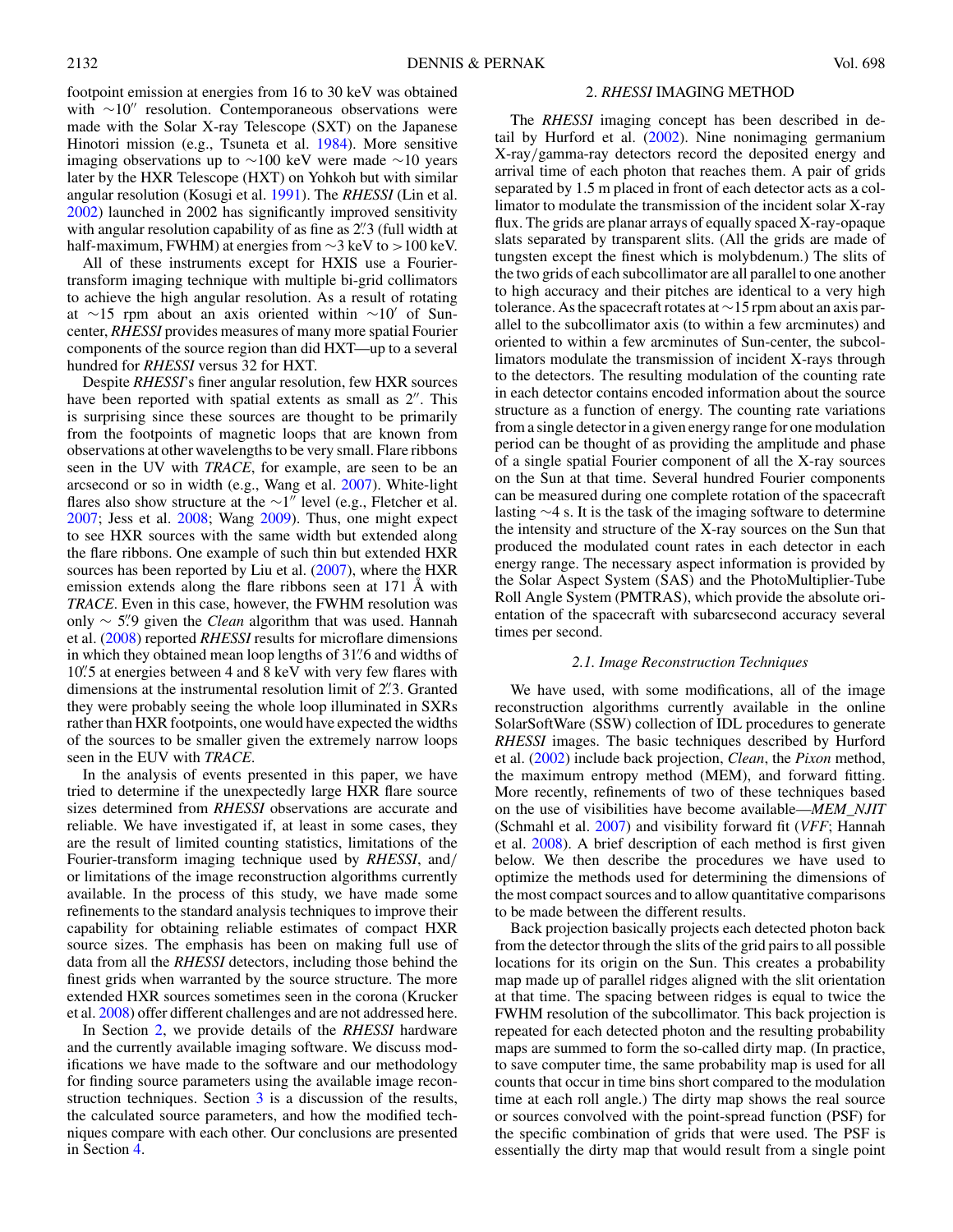source on the Sun. It consists of an approximately Gaussian central peak with multiple concentric circular side lobes. The FWHM of the Gaussian depends on the detectors and the type of weighting that are used. The current options available in the *RHESSI* software are "uniform weighting" that emphasizes the finer grids by using weights that are inversely proportional to the collimator angular resolution, and "natural weighting" that weights all detectors equally.

The task for *Clean* is to determine what set of *point* sources could have produced the dirty map obtained from the back projection routine given the instrument PSF. The *Clean* algorithm first finds the pixel with the highest flux in the dirty map. It assigns a point source at the same location in a new map of *Clean* components with a fixed fraction (known as the "loop gain") of that flux. It then subtracts that same fractional flux from the dirty map but spread out according to the PSF centered on the same pixel. This process is repeated by taking the pixel with highest flux in the new dirty map, the so-called residual map. Cycling through this process can be continued a specified number of times or until the peak absolute flux in the residual map is negative. The information from this process is the list of *Clean* point-source components with their fluxes and locations. In order to display these point sources in an image, the default version of *Clean* convolves them with the so-called *Clean* beam, a Gaussian whose width is approximately equal to the width of the central peak of the PSF. (Actually, the default *Clean* beam used in the software has the same curvature at the peak as the PSF.) This Gaussian must be removed in quadrature when estimating source sizes; failure to do so has led to significant overestimation in some cases. Unless this is done, the source sizes obtained with the default version of *Clean* are significantly larger than those obtained with the other algorithms (Schmahl et al. [2007\)](#page-12-0). Another aspect of the default version of *Clean* is that the displayed image has the remaining residual map added to the component point sources after convolution to provide a visual indication of the noise. This too handicaps *Clean* in comparison with the other techniques, where this is not done by default.

An indication of the different ways of using *Clean* is indicated in the top half of Figure [1,](#page-3-0) where different grid combinations were used in obtaining the images. The large difference in source sizes is apparent between the standard version using grids 3–9 (top left image) and grids 1–9 (center top image). For our analysis in this paper, we have used only the *Clean* pointsource components obtained with all nine detectors (top right image). As the result of convolving the point-source components with the "*Clean* beam," the default version made using grids 3–9 shows the sources in this case to be about a factor of  $\sim$ 3 larger in extent than indicated by the components alone. The images obtained with the other three algorithms are shown for comparison in the bottom half of the figure.

The *Pixon* algorithm used for the reconstruction of images from *RHESSI* data is an adaptation of the program successfully used to analyze data from Yohkoh*/*HXT (Metcalf et al. [1996\)](#page-12-0). Unlike *Clean*, which models the source as a collection of point sources, this algorithm seeks a superposition of circular sources or pixons of different sizes and parabolic profiles that best reproduces the measured modulations from the different detectors. The goal is to construct the image with the fewest degrees of freedom (the fewest pixons) that is consistent with the observations (i.e., the image predicts the modulated count rates with a value of  $\chi^2$  per degree of freedom acceptably close to one). This technique is generally thought to provide the most accurate image photometry (Alexander et al. [1997\)](#page-11-0) but at the price of taking well over an hour per  $128 \times 128$  pixel image even on the fastest available PC. As with the other reconstruction algorithms, the *Pixon* technique as currently implemented can have difficulties with the most compact sources breaking up when the finest grids are used. This problem can be alleviated with various user-controlled parameters but it raises questions about the validity of the dimensions obtained in these cases.

The MEM approach differs from *Pixon* and *Clean* in that it assumes that each pixel of the image is an independent source, i.e. there are  $128 \times 128$  degrees of freedom for the image size typically used. The algorithm iteratively searches for that image where the flux in each pixel is constrained by the requirements that the entropy is maximized while the value of  $\chi^2$  is acceptable, i.e., the image is the flattest possible consistent with the observations. *MEM\_NJIT* (Schmahl et al. [2007\)](#page-12-0) implements this approach through the use of "visibilities" instead of the count-rate modulation profiles used by *Clean* and *Pixon*. A visibility is a measure of a single spatial Fourier component of the image. It is derived from the sinusoidal component of the variation of the *RHESSI* source count rate from a single detector as the spacecraft rotates through a small roll angle. All effects of pointing excursions, grid transmission variations, detector sensitivities, etc., are taken into account so that each visibility is a property of the source distribution alone. It can be characterized by an amplitude and a phase, or equivalently, a real (cosine) and an imaginary (sine) component. *MEM\_NJIT* as currently implemented is very fast, and Schmahl et al. [\(2007\)](#page-12-0) found that it gives maps that are morphologically and photometrically similar to those obtained with *Pixon*. It too is subject to source breakup when using data from the finest grids. However, real "super-resolution" by up to a factor of 2 or 3 times better than the width of the system's PSF is known to be possible under certain circumstances (Cornwell & Evans [1985;](#page-11-0) Narayan & Nityananda [1986\)](#page-12-0).

The original forward-fit algorithm (Aschwanden et al. [2002\)](#page-11-0) starts with the assumption that there are a very limited number of individual sources, usually only one or two. The parameters describing each source (e.g., the flux, location, size, and orientation of an elliptical Gaussian) are adjusted until the model-predicted count rates agree best with the measured count rates in a  $\chi^2$ sense. The new visibility version of forward fit, *VFF*, adjusts the source parameters such that the model-predicted visibilities agree best with the measured visibilities (Hannah et al. [2008\)](#page-11-0). This approach offers fast determinations of these source parameters. However, as with any forward-fitting method, it is critical that the assumptions concerning the number of sources and their shapes match reality. In the current default version of *VFF*, one can only image a single circular or elliptical Gaussian, or single loop, or two circular Gaussians. We have modified *VFF* to handle two elliptical Gaussians (see below).

# *2.2. Data Analysis*

Since we are primarily interested in determining the spatial extent of the most compact HXR sources, we have used the flares analyzed by Schmahl et al. [\(2007\)](#page-12-0) as a guide for our sample. The 25 flares used for that paper were chosen from the images made and put on line at the HESSI Experimental Data Center (HEDC) at ETH Zurich [\(http://hercules.ethz.ch:8081/www/index.html;](http://hercules.ethz.ch:8081/www/index.html) Saint-Hilaire et al. [2002\)](#page-12-0). The ∼1 minute time interval during each flare used in the analysis was chosen to have wellresolved double HXR sources (believed to be footpoints) with sufficient intensity to provide  $>10^4$  counts summed over all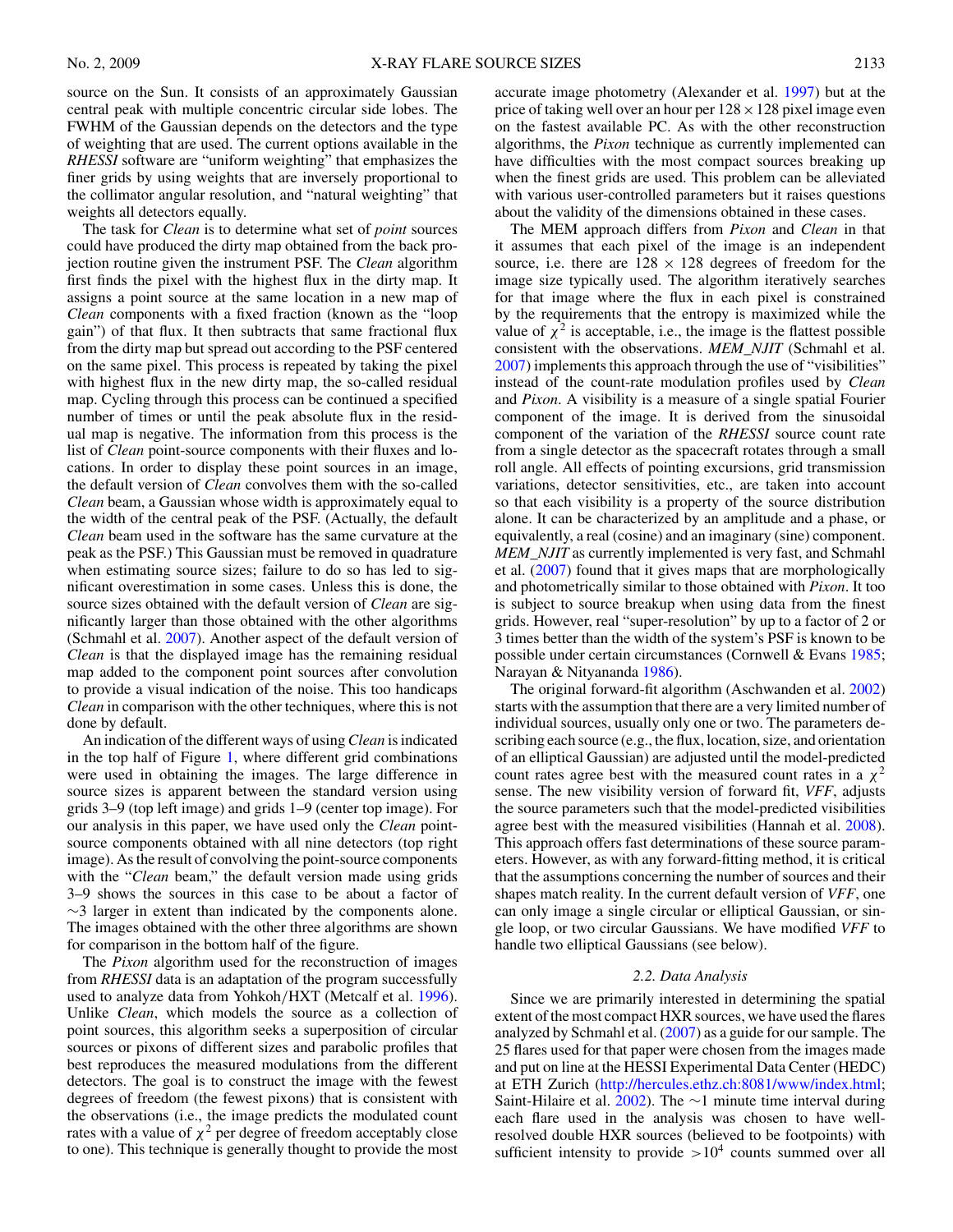<span id="page-3-0"></span>

Figure 1. Images of M5.1 flare (flare 15 in Table 1) on 2005 July 13 from 14:14:21 to 14:15:21 UT in the 50-100 keV energy range made with all four of the reconstruction algorithms. Top three images all made with *Clean*. The left image was made using the default settings including detectors 3–9, natural weighting, convolved with the "*Clean* beam" and residuals included. Center image is made with detectors 1–9. Right image made the same way but showing the components only. Bottom three images are for the same time interval and energy range and using detectors 1–9. They were made using *Pixon* (left), *MEM\_NJIT* (center), and *VFF* (right).

nine detectors at energies above 25 keV. If there were multiple images satisfying these criteria for a given flare, then the interval with the most counts was selected. Schmahl et al. [\(2007\)](#page-12-0) did not use the coarsest or the finest grids in their analysis since they were primarily interested in testing the then-new *MEM\_NJIT* procedure itself and were not concerned with determining the finest source sizes. In this study, we chose only those 18 flares of the 25 that still appeared to be double sources when all nine of *RHESSI*'s detectors were used in the image reconstruction. The other seven flares showed evidence of additional sources that could not be modeled with our version of *VFF*, which is limited to considering up to two elliptical Gaussian sources. Details of the 18 flares in our sample are listed in Table 1. In retrospect, it became clear that some of these 18 flares also show evidence for more than two distinct sources but this was not apparent in the initial flare selection.

We have used modified versions of each of the four image reconstruction methods described above in order to optimize their ability to provide accurate information on the most compact sources. To be able to compare the results from the different methods, we have also used procedures to allow the parameters of the equivalent elliptical Gaussians to be determined for the sources in each case. Two sources are considered for each flare and labeled as "Source 1" for the stronger of the two and "Source 2" for the weaker, except where the fluxes are within  $1\sigma$  of each other.

We have adapted the default version of *Clean* so that the source sizes are derived directly from the *Clean* point-source components themselves rather than from the standard map. Figure 1 shows the sources obtained in this way for the flare on 2005 July 13 in comparison with the sources obtained using the default version of *Clean* and the other reconstruction algorithms. Comparisons of the different techniques are also shown for two other events in Figure [2.](#page-4-0) The procedure we used

| Table 1                                                    |  |  |  |  |  |  |
|------------------------------------------------------------|--|--|--|--|--|--|
| Flare Dates, Times, and Energy Ranges Used in the Analysis |  |  |  |  |  |  |

| Flare          | Date        | Time Interval         | <b>GOES</b>      | Energy    | Counts <sup>a</sup> |
|----------------|-------------|-----------------------|------------------|-----------|---------------------|
| No.            |             | (UT)                  | Class            | (keV)     | $(\times 10^4)$     |
| 1              | 2002 Feb 20 | 11:06:00-11:06:36     | C8.3             | $25 - 50$ | 5.35                |
| 2              | 2002 Jul 23 | 00:41:00-00:42:00     | X5.1             | 50-100    | 5.72                |
| 3              | 2002 Sep 08 | $01:42:20-01:43:20$   | M <sub>1.6</sub> | $25 - 50$ | 7.71                |
| $\overline{4}$ | 2002 Sep 20 | 09:26:08-09:27:08     | C5.4             | $25 - 50$ | 5.69                |
| 5              | 2002 Nov 09 | 13:21:04-13:22:04     | M4.9             | $25 - 50$ | 13.6                |
| 6              | 2003 Mar 18 | 12:14:00-12:15:00     | X1.5             | 50-100    | 4.16                |
| 7              | 2003 Jun 09 | 11:24:12-11:25:12     | M4.8             | 50-100    | 7.20                |
| 8              | 2003 Jun 10 | 11:06:16-11:07:16     | M <sub>5.4</sub> | $25 - 50$ | 3.76                |
| 9              | 2003 Oct 24 | $02:55:52 - 02:56:52$ | M7.7             | $25 - 50$ | 8.07                |
| 10             | 2003 Nov 19 | 03:59:28-04:00:28     | M1.8             | $25 - 50$ | 8.27                |
| 11             | 2004 Nov 06 | 00:30:24-00:31:24     | M9.5             | 50-100    | 3.02                |
| 12             | 2004 Dec 01 | 07:09:56-07:11:56     | M1.2             | $25 - 50$ | 5.02                |
| 13             | 2005 Jan 15 | 22:42:46-22:44:20     | X2.7             | $25 - 50$ | 18.8                |
| 14             | 2005 Jan 20 | 06:45:08-06:46:08     | X7.1             | 50-100    | 206                 |
| 15             | 2005 Jul 13 | 14:14:21-14:15:21     | M5.1             | 50-100    | 5.96                |
| 16             | 2005 Jul 30 | 06:30:30-06:33:30     | X1.3             | 50-100    | 29.3                |
| 17             | 2005 Aug 22 | 17:04:16-17:05:16     | M <sub>6.3</sub> | $25 - 50$ | 14.3                |
| 18             | 2005 Sep 10 | 21:32:00-21:34:00     | X2.1             | 50-100    | 8.13                |

**Note.**

<sup>a</sup> Total number of *RHESSI* counts in the specified energy range used to make the images.

to determine the source sizes using *Clean* is as follows: first we ran *Clean* using all nine detectors, natural weighting, a loop gain of 5%, and stopping the process of selecting point-source components when the peak absolute flux in the residual map is negative. This usually results in over 100 iterations. Then the map of the *Clean* components is used rather than the usual map with the components convolved with the *Clean* beam. The sources are located visually from the clustering of components.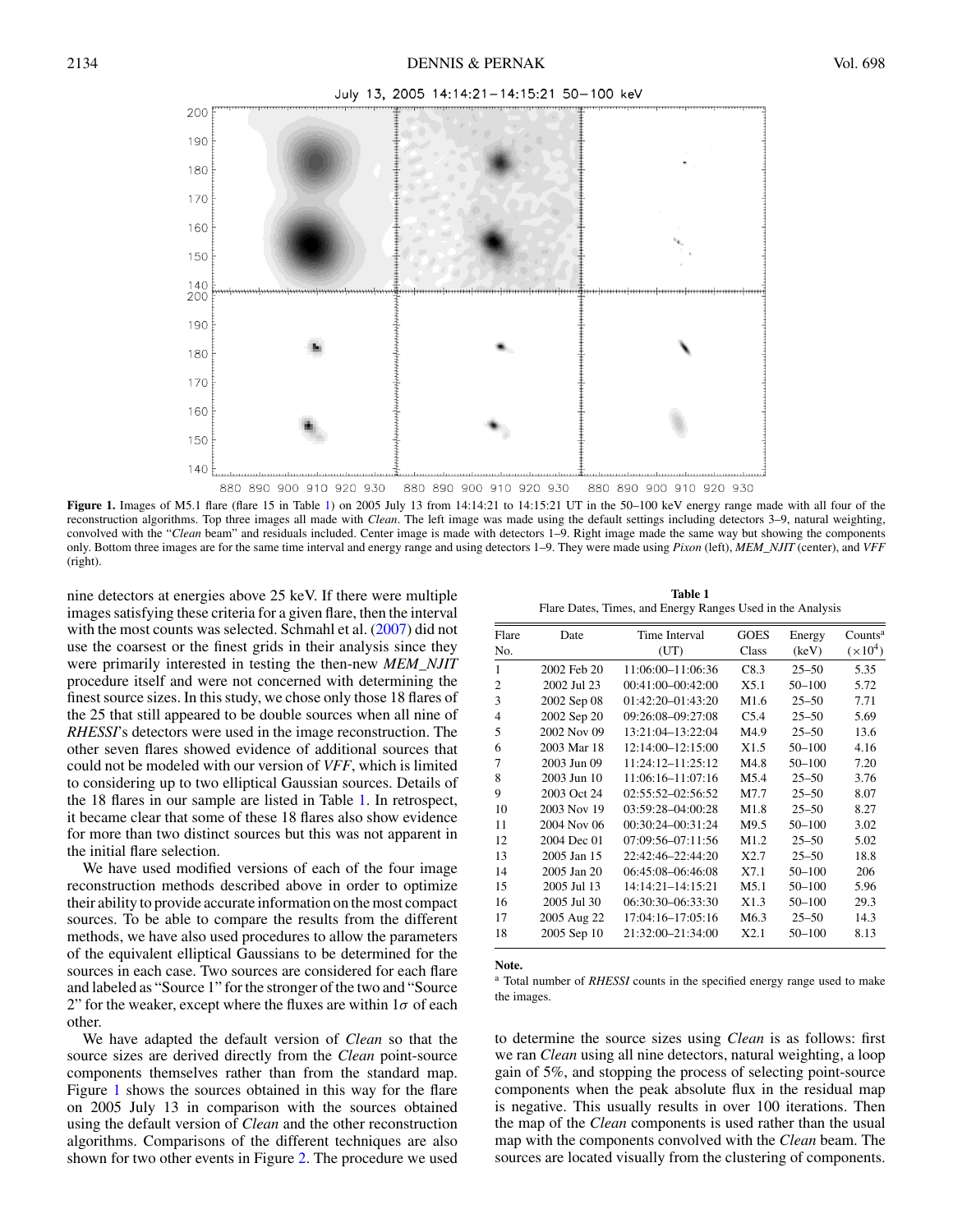<span id="page-4-0"></span>

**Figure 2.** Images for the 2003 March 18 and 2002 November 9 flares made with the four reconstruction techniques. The source parameters are given in Tables [2](#page-5-0) and [3,](#page-5-0) respectively. The gray scale shows the two sources in each case with contour levels at 10%, 50%, and 90% of the maximum of the associated elliptical Gaussians fitted to the data inside the user-defined rectangles. The dashed lines show the 3*σ* ellipses (see the text). The user does not define regions for the sources in *VFF* and consequently no rectangles or  $3\sigma$  ellipses are shown. Note that for clarity the individual point source components in the *Clean* images are all shown as black  $1'' \times 1''$ pixels so information about their relative intensities is not evident.

A rectangle is defined around each source that contains all of the components that are judged to belong to that source. The first and second moments of these components are then computed for the source within this rectangle as a function of the azimuthal angle about the source. The first moment locates the source centroid inside the rectangle, while the highest and lowest second moments give the sigmas of the major axis (*a*) and the minor axis (*b*) of the equivalent elliptical Gaussian, respectively. (Note that this method does not allow for any background or more extended source that might form a pedestal on which the compact source sits, whereas the method used to determine the source dimensions from the *Pixon* and *MEM\_NJIT* images does—see below.) The orientation angle is the azimuthal angle at which the second moment of the *Clean* components is a maximum. A final step to reduce the subjectivity of the initial rectangles is to eliminate all outlier components  $>3\sigma$  from the source centroid location and repeat the calculations. This method is then referred to as 3*σ Clean*. The source eccentricity, *e*, is related to *a* and *b* as follows:

$$
e = \sqrt{1 - (b/a)^2}.\tag{1}
$$

An estimate of the source area (*A*) of the elliptical Gaussian within  $1\sigma$  of the centroid is calculated from the relation,

$$
A = \pi ab. \tag{2}
$$

Conversion from the 1*σ* values (*a* and *b*) to the FWHM of the major and minor axes is made using the relation,

$$
\text{FWHM} = 2\sigma \sqrt{-2 \ln \frac{1}{2}} \approx 2.35\sigma. \tag{3}
$$

For *Pixon* and *MEM\_NJIT*, we have run the procedures with the default settings but obtained the parameters of the equivalent elliptical Gaussian for each of the sources in a manner similar to that described above for *Clean*. In this case however, we use the IDL program GAUSS2DFIT to obtain the same set of bestfit parameters for each source inside user-defined rectangles.

As with *Clean*, we eliminate all outlier components inside the ellipse located  $>3\sigma$  from the source center and add "3 $\sigma$ " to the method name.

We have altered *VFF* so that it can fit two elliptical Gaussians to the data in any given time interval. Thus, there are a total of 12 free parameters, the following six for each source: flux, *x*-position, *y*-position, major axis FWHM, eccentricity, and orientation angle. These parameters can then be compared directly with the same parameters derived from the other routines for the same two sources. Note, however, that significant differences can arise if the sources are not well approximated by elliptical Gaussians or if the image contains more than two sources.

In comparing the results of the different image reconstruction algorithms, it is important to know the magnitude of the uncertainties. However, except for *VFF*, no provision is made for estimating uncertainties on the source parameters in the current versions of the imaging algorithms. With *VFF*, the statistical uncertainties on the visibility parameters are readily calculated, and the image reconstruction procedure is very fast. Consequently, uncertainties on the derived source parameters can be determined using the Monte Carlo technique of randomly varying the visibilities and recalculating the source parameters a large number of times. The  $\pm 1\sigma$  uncertainties calculated in this way  $(\sigma_{VFF})$  are given for the *VFF* fit parameters listed in both Tables [2](#page-5-0) and [3.](#page-5-0) For our current purposes, we have assumed that the source parameter uncertainties are similar for the other reconstruction algorithms. We plan to test this assumption in the future by varying the measured modulated count rates within the expected Poisson uncertainties and recomputing the images many times. This will be very time consuming for the other methods although we hope to be able to use the computed uncertainty map that is automatically computed as part of the *Pixon* algorithm.

#### 3. RESULTS

Figure 2 shows images for two events determined with the four algorithms—*VFF*, *Clean*, *MEM\_NJIT*, and *Pixon*—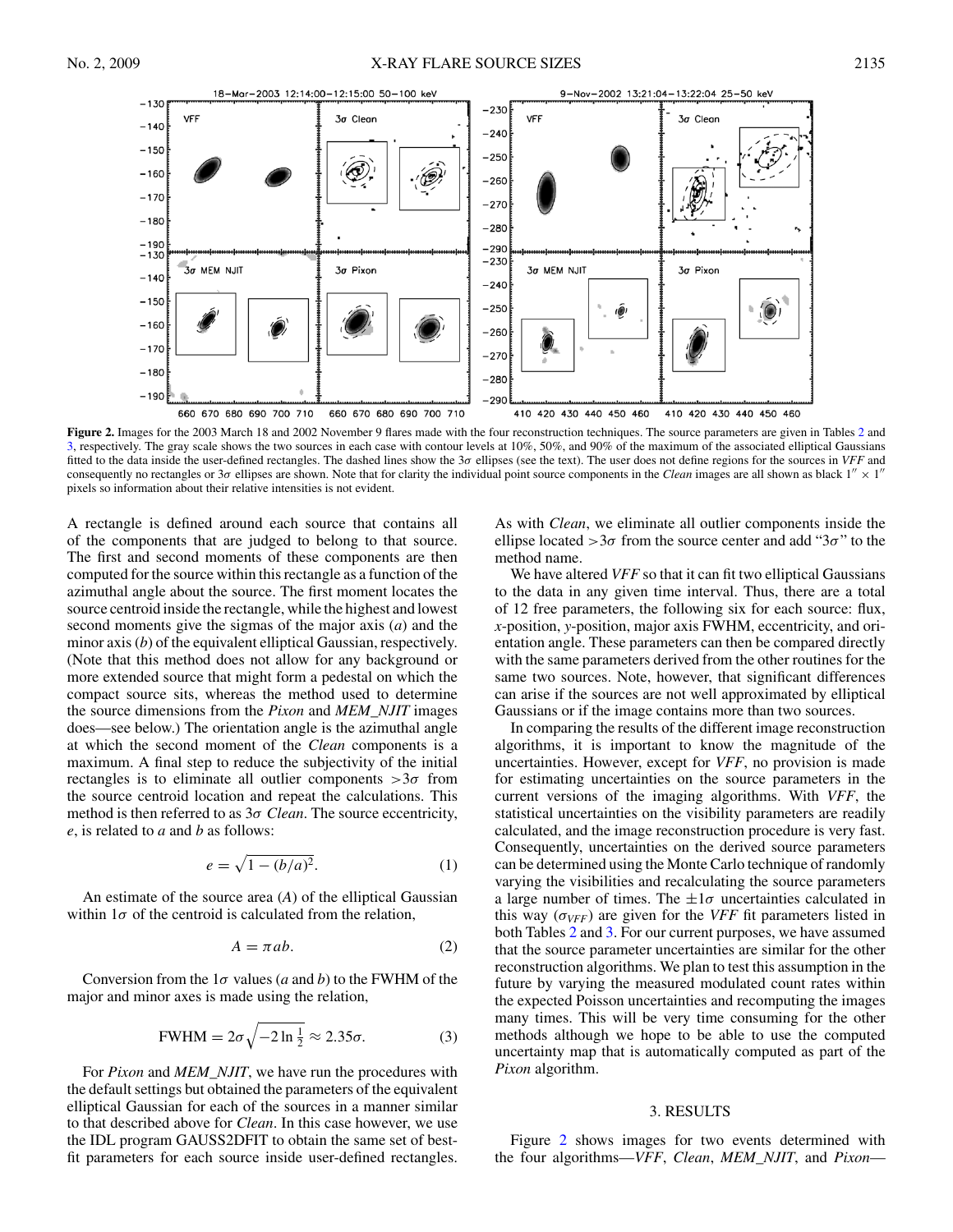<span id="page-5-0"></span>

| Source Farameters for the Francish 2005 March to Detween 12.14.00 and 12.15.00 OT |                                                    |                     |                     |                            |                                      |                                    |  |
|-----------------------------------------------------------------------------------|----------------------------------------------------|---------------------|---------------------|----------------------------|--------------------------------------|------------------------------------|--|
| Algorithm                                                                         | Flux<br>(photons $\text{cm}^{-2} \text{ s}^{-1}$ ) | Major Axis<br>a'    | Minor Axis<br>b''   | Eccentricity<br>$\epsilon$ | Area $\pi ab$<br>$(\text{arcsec}^2)$ | Orientation<br>$(^{\circ}$ E of N) |  |
| Source 1                                                                          |                                                    |                     |                     |                            |                                      |                                    |  |
| $VFF^a$                                                                           | $7.7 \pm 0.3$ (4.7) <sup>b</sup>                   | $2.6 \pm 0.3$ (0.7) | $1.3 \pm 0.4$ (0.8) | $0.94 \pm 0.05$ (1.8)      | $10 \pm 4(1.0)$                      | $134 \pm 16(0.1)$                  |  |
| $3\sigma$ Clean                                                                   | 6.6(1.0)                                           | 2.9(0.3)            | 2.1(1.3)            | 0.71(2.8)                  | 19(1.3)                              | 118(0.9)                           |  |
| 30 MEM NJIT                                                                       | 5.1(4.0)                                           | 2.5(1.0)            | 0.9(1.8)            | 0.93(1.6)                  | 7(1.8)                               | 140(0.4)                           |  |
| $3\sigma$ Pixon                                                                   | 5.8(1.7)                                           | 3.4(2.0)            | 2.0(1.0)            | 0.82(0.6)                  | 21(1.8)                              | 138(0.3)                           |  |
| Mean <sup>c</sup>                                                                 | 6.3                                                | 2.8                 | 1.6                 | 0.85                       | 14                                   | 133                                |  |
| Source 2                                                                          |                                                    |                     |                     |                            |                                      |                                    |  |
| $VFF^a$                                                                           | $6.7 \pm 0.3$ $(4.7)^b$                            | $2.3 \pm 0.4$ (0.5) | $1.3 \pm 0.5$ (0.4) | $0.8 \pm 0.10(0.1)$        | $10 \pm 5(0.4)$                      | $120 \pm 39(0.3)$                  |  |
| $3\sigma$ Clean                                                                   | 5.4(0.3)                                           | 2.8(0.8)            | 1.4(0.2)            | 0.86(0.7)                  | 13(0.2)                              | 127(0.1)                           |  |
| 30 MEM NJIT                                                                       | 4.4(3.0)                                           | 2.1(1.0)            | 1.2(0.6)            | 0.81(0.2)                  | 8(0.8)                               | 143(0.4)                           |  |
| $3\sigma$ Pixon                                                                   | 4.6(2.3)                                           | 2.8(0.8)            | 2.0(1.0)            | 0.69(1.0)                  | 18(1.2)                              | 130(0.4)                           |  |
| Mean <sup>c</sup>                                                                 | 5.3                                                | 2.5                 | 1.5                 | 0.79                       | 12                                   | 129                                |  |

**Table 2**  $\frac{1}{2}$  Source Parameters for the Flare on 2003 March 18 Between 12:14:00 and 12:15:00 UT

**Notes.** In the energy range from 50 to 100 keV—see Figure 2 (left). <br><sup>a</sup> The  $\pm 1\sigma$  uncertainties are given for the *VFF* parameters only.

<sup>b</sup> The number in parentheses in each case is the deviation from the mean value expressed in units of the *VFF* 1*σ* uncertainty.

<sup>c</sup> The mean is the average of the four values found for a given parameter with the different image reconstruction methods.

| Algorithm          | Flux                                        | Major Axis          | Minor Axis          | Eccentricity          | Area $\pi ab$       | Orientation       |
|--------------------|---------------------------------------------|---------------------|---------------------|-----------------------|---------------------|-------------------|
|                    | (photons cm <sup>-2</sup> s <sup>-1</sup> ) | a'                  | b''                 | $\epsilon$            | $(\text{arcsec}^2)$ | $(^\circ$ E of N) |
| Source 1           |                                             |                     |                     |                       |                     |                   |
| $VFF^a$            | $33 \pm 1 (8.0)^b$                          | $3.1 \pm 0.2$ (0.5) | $1.3 \pm 0.2$ (0.5) | $0.93 \pm 0.02$ (1.3) | $13 \pm 2(1.0)$     | $175 \pm 5(1.5)$  |
| $3\sigma$ Clean    | 30(5.0)                                     | 4.2(5.0)            | 1.7(1.5)            | 0.92(0.8)             | 22(3.5)             | 167(0.2)          |
| $3\sigma$ MEM NJIT | 14(11.0)                                    | 1.9(6.5)            | 1.0(2.0)            | 0.86(2.3)             | 6(4.5)              | 164(0.3)          |
| $3\sigma$ Pixon    | 23(2.0)                                     | 3.5(1.5)            | 1.5(0.5)            | 0.91(0.3)             | 17(1.0)             | 159(1.2)          |
| Mean <sup>c</sup>  | 25                                          | 3.2                 | 1.4                 | 0.91                  | 15                  | 166               |
| Source 2           |                                             |                     |                     |                       |                     |                   |
| $VFF^a$            | $17 \pm 2 (3.0)^b$                          | $2.7 \pm 0.3$ (0.3) | $1.9 \pm 0.4$ (0.0) | $1.0 - 0.06(3.2)$     | $16 \pm 5(0.6)$     | $173 \pm 22(0.9)$ |
| $3\sigma$ Clean    | 14(1.5)                                     | 4.5(5.7)            | 2.9(2.5)            | 0.80(0.2)             | 41(4.4)             | 125(1.1)          |
| $3\sigma$ MEM NJIT | 3(4.0)                                      | 1.3(5.0)            | 0.8(2.8)            | 0.77(0.7)             | 3(3.2)              | 155(0.1)          |
| $3\sigma$ Pixon    | 8(1.5)                                      | 2.6(0.7)            | 2.0(0.3)            | 0.67(2.3)             | 17(0.4)             | 170(0.4)          |
| Mean <sup>c</sup>  | 10.5                                        | 2.8                 | 1.9                 | 0.81                  | 19                  | 156               |

**Table 3** Source Parameters for the Flare on 2002 November 9 Between 13:21:04 and 13:22:04 UT

**Notes.** In the energy range from 25 to 50 keV (see Figure 2, right).

<sup>a</sup> The  $\pm 1\sigma$  uncertainties are given for the *VFF* parameters only.<br><sup>b</sup> The number in parentheses in each case is the deviation from the mean value expressed in units of the *VFF* 1*σ* uncertainty.

<sup>c</sup> The mean is the average of the four values found for a given parameter with the different image reconstruction methods.

modified as indicated above. The left half has images for the 2003 March 18 flare. They show, at least qualitatively, that the two sources have similar shapes and orientations and that elliptical Gaussians are good approximations to the data in all cases. A quantitative comparison of the source parameters determined with the four modified algorithms is provided in Table 2. The best-fit values for each parameter are given for each algorithm but  $\pm 1\sigma$  uncertainties are given only for the *VFF* values ( $\sigma_{VFF}$ ). The mean values obtained by averaging over all algorithms are also listed for each source. (Note that the number given in parentheses after each value is not its 1*σ* uncertainty but rather the number of  $\sigma_{VFF}$  uncertainties that the value differs from the mean value.) Except for the flux, most of the parameters are within  $\pm 1\sigma_{VFF}$  of the mean value and all are within  $\pm 2\sigma_{VFF}$  of the mean. The larger disparities in fluxes are discussed in Section [3.1.](#page-6-0)

The right half of Figure [2](#page-4-0) is for the 2002 November 9 flare. It is apparent that there are differences in source extent and orientation angle of the two sources as they appear in the four images. Inspection of Table 3 shows that there is good agreement in orientation angle for all algorithms and both sources (all measurements are within the estimated  $\pm 2\sigma_{VFF}$  of the mean), though the uncertainty in the measurement for the weaker Source 2 is larger. However, source dimensions can differ by *>*3*σVFF*. In particular, *MEM\_NJIT* and *Clean* give values of the major axis for both sources that differ substantially from the average of all the measurements, with *MEM\_NJIT* being lower and *Clean* higher than the mean by  $\geq 5\sigma_{VFF}$ . Consequently, the calculated areas also differ by similar factors in these cases.

A possible explanation for differences in elliptical parameters with the weaker source in the 2002 November 9 event is that there appears to be other sources in the image. The MEM and the *Pixon* images in Figure [3](#page-6-0) both show other weak sources in addition to the two major peaks. Some of these weak sources have comparable total fluxes to our "Source 2." Those that lie within the user-defined rectangle will significantly alter the estimates of the parameters of the elliptical Gaussians representing that source. The backgrounds of the two surface plots in Figure [3](#page-6-0) differ significantly in that *Pixon*'s background is much flatter than that of *MEM\_NJIT*, but the *Pixon* "subsources" are more prominent—larger and brighter. This is presumably why Source 2 in *Pixon* is at least double the flux and extent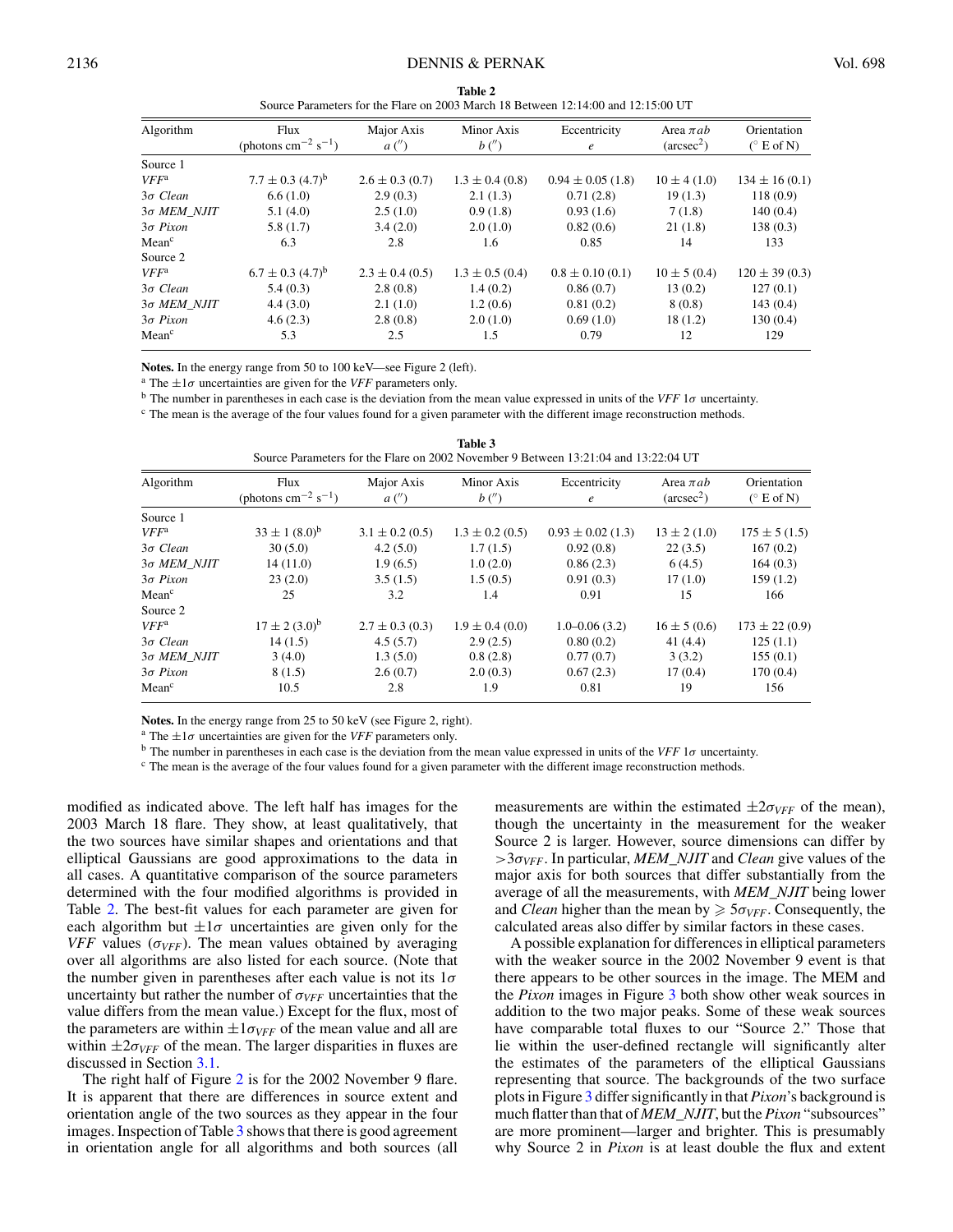<span id="page-6-0"></span>

**Figure 3.** Surface plot obtained using *MEM\_NJIT* (left) and Pixon (right) in the 25–50 keV energy range for the 2002 November 9 flare in the 1 minute interval after 13:21:04 UT.

(major and minor axes) of Source 2 in *MEM\_NJIT*. The significance of these weaker sources and their effect on *VFF* measurements are discussed in Section [3.3.](#page-7-0)

# *3.1. Comparison of Elliptical Parameters*

The elliptical Gaussian source parameters determined using all four of the image reconstruction techniques are compared in Figures [4](#page-7-0)[–7](#page-8-0) for all 18 flares studied. In each panel of each figure, a source parameter determined by one method is plotted versus the same parameter determined by a different method for all 18 flares, two sources per flare.

The source fluxes determined by the different methods are highly correlated as shown in Figure [4.](#page-7-0) The correlation coefficient in the lower right-hand corner of all six plots is  $\geq 0.97$  in all cases. However, there are systematic differences between the fluxes determined from the different image reconstruction methods.

An explanation of the higher *VFF* fluxes is given in Section [3.3.](#page-7-0) *Clean* surprisingly yields higher fluxes than *MEM\_NJIT* and *Pixon* in contradiction to the results of Schmahl et al. [\(2007\)](#page-12-0). This is even more unexpected since we have adopted the nonstandard approach of ignoring the flux contribution of the *Clean* residuals. The cause of this discrepancy is not known at this time. One difference that may be significant is that in using GAUSS2DFIT to determine the best-fit elliptical Gaussians to the *MEM\_NJIT* and *Pixon* sources, a constant term is included for any pedestal that might exist inside the user-defined rectangle around each source. No such pedestal is subtracted in the analysis of the *Clean* sources.

Major and minor axes FWHM values are compared in Figures [5](#page-7-0) and [6.](#page-8-0) The major axes values generally show good correlation between all algorithms except *VFF* with the correlation coefficient *>*0.79. The correlation coefficient when *VFF* values are involved is *<*0.71. For the minor axis the correlations are quite poor with a coefficient of *<*0*.*51. The one exception is the correlation between the *VFF* and *MEM\_NJIT* with a coefficient of 0.70. The source orientation angles, measured in degrees east of north (i.e., counterclockwise on the Sun), are in

excellent agreement between all the algorithms with correlation coefficients  $\geq 0.8$  (see Figure 7).

It is expected that these HXR footpoint sources will be aligned along the flare ribbons seen at other wavelengths. We have checked this for the flare on 2005 July 30 with the *TRACE* images at 171 Å that show two clear ribbons—see Figure [8.](#page-9-0) The two HXR sources do indeed lie on the two ribbons after the *TRACE* image is offset to match the near coincident EIT image at 195 Å. The orientation of the north-eastern HXR source is indeterminate since it is almost circular, and indeed, it coincides with a bright part of the EUV ribbon where it changes direction by ∼90◦. The south-western source, however, is clearly aligned north–south along the western ribbon. Thus, it appears that the orientation angle of this weaker source is accurate to within the  $10° 1 $\sigma$  uncertainty that we have estimated. Unfortunately, the$ other flares in our analysis do not have corresponding *TRACE* images, so no other comparisons could be made.

### *3.2. Distributions of Source Sizes*

Frequency histograms of major and minor axes are displayed in Figures [9](#page-9-0) and [10,](#page-10-0) respectively. We find that the mean length of the major axis is ∼6–7 depending on the algorithm used, and the mean minor axis is ∼3–4. The modified version of *Clean* gives less spread than the other three algorithms— $\sigma = 3''$  versus  $3.5-4$ " for the other algorithms but this is mainly the result of just a few outliers.

Our results are not consistent with Hannah et al. [\(2008\)](#page-11-0), whose mean source width is  $11$ ". However, the events in their study were microflares that were generally only detected at energies below 20 keV. Consequently, they did not use the two finer grids, namely detectors 1 and 2. Detector 1 has a FWHM angular resolution of 2*.* 3, smaller than any of their sources, so usage of this subcollimator with flare loops only adds noise to the map; detector 2 is not generally sensitive to energies below  $\sim$ 20 keV. There are no such limitations in our sample, since we examine compact HXR sources in the 25–100 keV range, so we are able to take advantage of the resolution of the finer grids.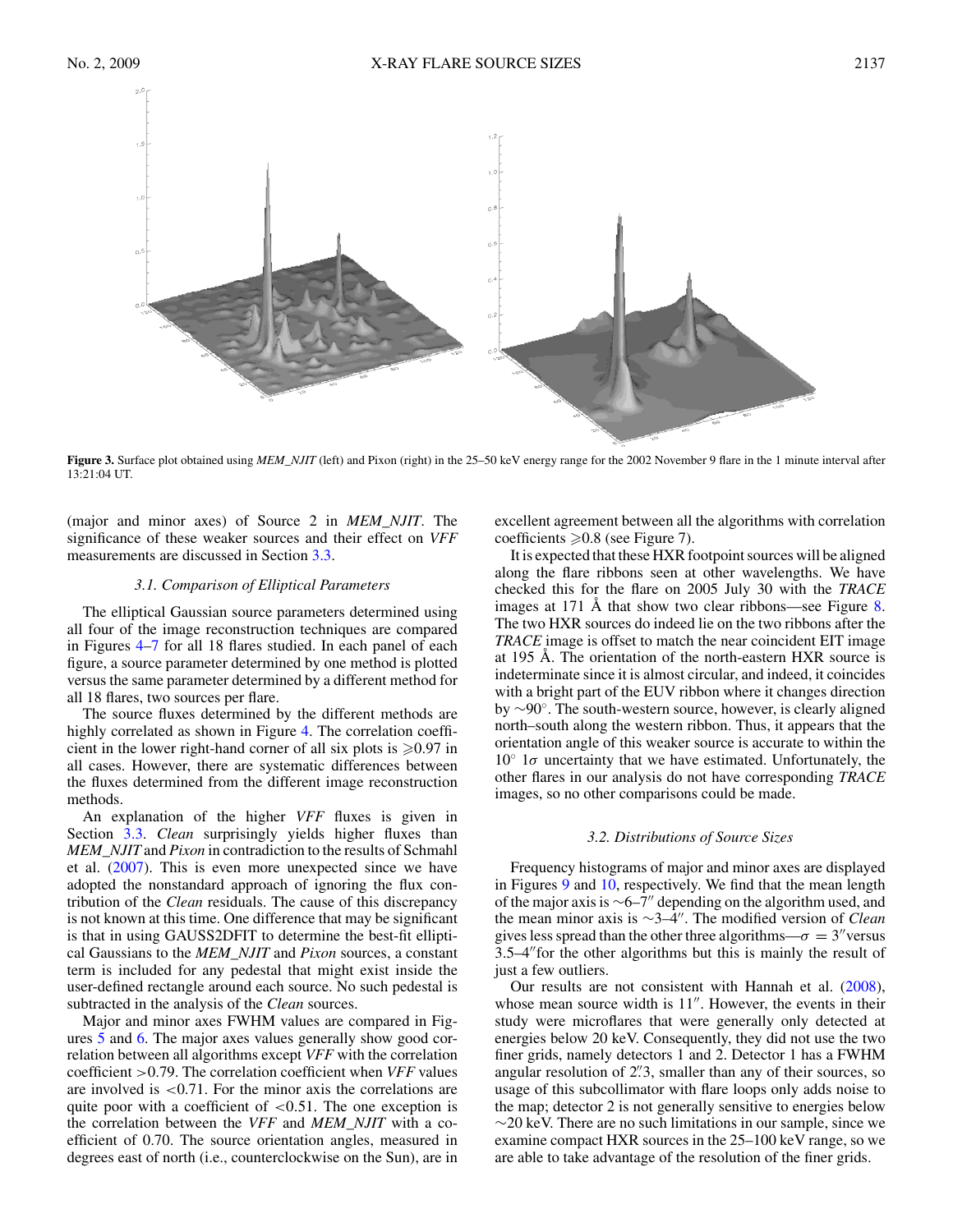<span id="page-7-0"></span>

Figure 4. Plots of source flux measurements for both sources of all 18 flares in our sample. The fluxes derived from the different algorithms are plotted against one another as indicated in the top left of each plot. The numbers in the upper left denote the average ratio of flux in the *y*-direction to the flux in the *x*-direction, and the dashed line represents this systematic shift. Correlation coefficients are displayed in the bottom right-hand corner of each plot to show the agreement between the compared algorithms.



Figure 5. Major axes comparison. Axis labels follow the template used in Figure 4. The numbers in the upper left denote the average difference between major axis measurements in the *y*-direction and major axis measurements in the *x*-direction. The dashed line represents this systematic shift in the  $y = x$  line.

### *3.3. Additional Sources*

As noted in Section [3.1,](#page-6-0) the flux values obtained using *VFF* tend to be systematically higher than the values obtained from the other image reconstruction methods (see Figure 4). Possible explanations for this discrepancy could be the presence of more than two compact HXR sources or the existence of an extended component, possibly the albedo from the lower solar atmosphere. Since *VFF* uses a model with only two sources and minimizes  $\chi^2$ , it effectively adds in flux from any other sources—additional footpoints, coronal sources, or albedo flux—into the two model sources. The other three algorithms allow additional HXR sources to be included at the correct location in the image without necessarily affecting the two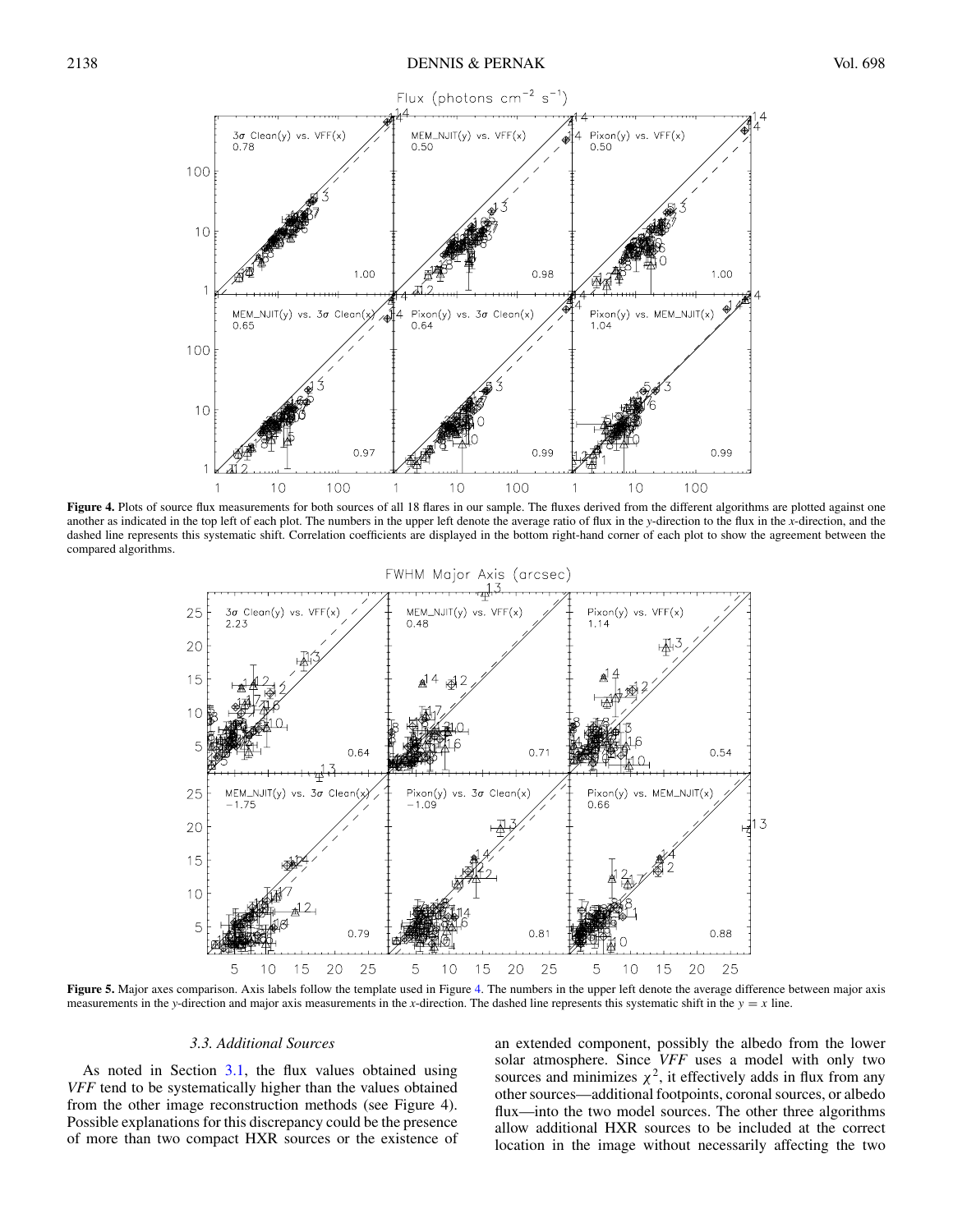<span id="page-8-0"></span>

**Figure 6.** Minor axes comparison. Axis labels follow template used in Figure [4.](#page-7-0) The numbers in the upper left denote the average difference between minor axis measurements in the *y*-direction and minor axis measurements in the *x*-direction. The dashed line represents this systematic shift in the  $y = x$  line.



Figure 7. Plots of source orientation angle measurements for both footpoints of all 18 flares in our sample. Angles are measured counterclockwise from Solar north. Axis labels follow the template used in Figure [4.](#page-7-0) The numbers in the upper left of each plot are the average difference between the orientation angle in the *y*-direction and the orientation angle in the *x*-direction, and the dashed line represents this systematic shift of the  $y = x$  line.

sources identified and fitted in the current study. Thus, they should give more reliable results than *VFF* in those cases where two elliptical Gaussians are inadequate to describe the source configuration in the image.

As evidence of additional flux in the reconstructed *Clean*, *MEM\_NJIT*, and *Pixon* maps, we have compared the flux in the two identified sources with the total flux seen with *RHESSI* in

the same time interval and energy bin. For each algorithm, we have integrated the flux over the entire reconstructed image, thus calculating the total flux seen by *RHESSI* in this time interval and energy range. Then, the fluxes of the two sources identified by the user are summed. The ratio of the total source flux to the total flux of the map is plotted in the *Y*-direction of Figure [11.](#page-10-0) A ratio of unity implies a map whose flux contributions come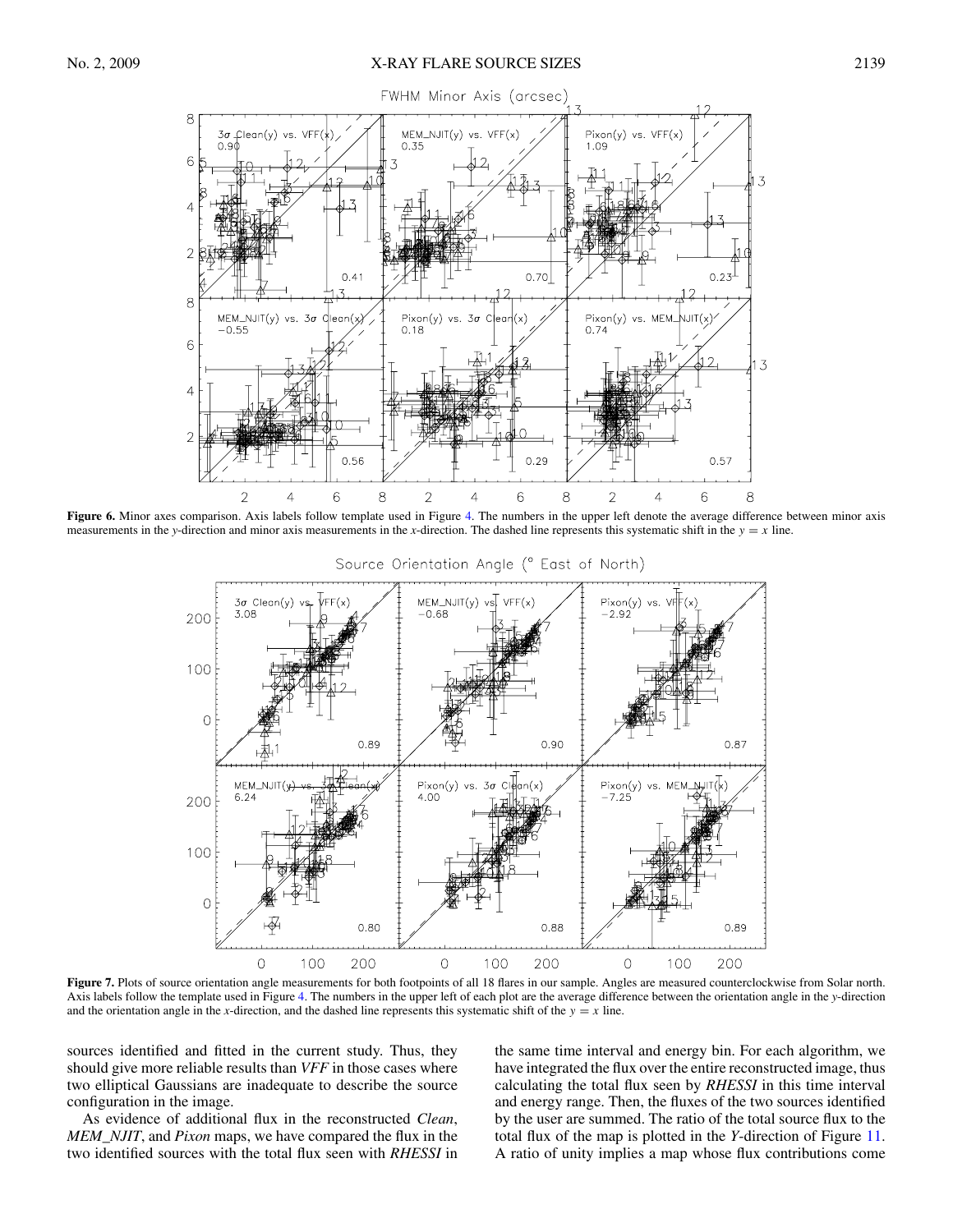<span id="page-9-0"></span>

**Figure 8.** *RHESSI* contours overlaid on a *TRACE* 171 Å image (offset by  $+6$ <sup>"</sup>) and −16" in heliocentric E–W and N–S directions, respectively, to match the near coincident EIT 195 Å image) for the flare on 2005 July 30. The 50– 100 keV *RHESSI* images are for a time interval during the impulsive phase from 06:30:30 to 06:33:30 UT, while the *TRACE* image is for a short exposure near the center of that interval at 06:31:58 UT. The contours are at 5%, 10%, and 50% of the image maximum in each case with the following color code: black, *Clean* components; white, pixon; and yellow, *VFF*.

entirely from the two user-defined sources. In the *X*-direction, we have plotted the ratio of the total flux of the two sources calculated using *VFF* to the total flux of the two sources using the other algorithms. If this ratio approaches unity, then there is good agreement between the fluxes of the two sources in *VFF* and the other reconstruction algorithm.

From Figure [11,](#page-10-0) we see that the summed flux in the two sources in the *MEM\_NJIT* and *Pixon* images is generally less than ∼80% of the total flux indicating additional flux contributions from other sources. Those additional flux contributions tend to be at a level of  $\approx$ 1% of the maximum of the map but spread over a large number of pixels. The *Clean* images generally show a higher percentage of the flux in the two identified sources but this is presumably because we just considered the *Clean* components alone rather than adding in the total residual flux in the overall image. The summed flux of the two sources in the *VFF* images is always greater than the corresponding summed flux from the other algorithms with the difference becoming larger as the indication of additional flux in the image becomes greater, i.e., the ratios plotted in the *X*-direction in Figure [11](#page-10-0) are all *>*1 and they tend to increase as the ratios plotted in the *Y*-direction decrease. We conclude that *VFF* is taking some of the small flux contributions from the whole map, or fluxes from a third source or additional sources, and adding them into the fluxes for the two assumed sources. This presumably accounts for the consistently higher fluxes obtained with *VFF* compared to the values obtained with the other three algorithms that is evident in Tables [2](#page-5-0) and [3,](#page-5-0) and in Figure [4.](#page-7-0)

# 4. CONCLUSIONS

The objective of this study of *RHESSI* HXR flares is to obtain accurate and reliable measures of the dimensions of compact HXR sources seen with *RHESSI*. We chose 18 flares for analysis based on the presence of two compact HXR sources that were revealed in quicklook images above 25 keV. In carrying out the



**Figure 9.** Source size distribution for the modified version of *VFF*, *Clean*, *MEM\_NJIT*, and *Pixon*. Histogram bins represent the length in arcseconds of the major axes of every footpoint in our sample. Dashed lines represent the mean of each distribution and the dash-dotted lines show  $\pm 1\sigma$  on the mean.

study, we made use of all four of the currently available imaging algorithms—*Clean*, *Pixon*, *MEM\_NJIT*, and *VFF*. Since *VFF* assumes Gaussian sources, we extended that assumption to the other algorithms so that comparable source parameters could be determined in each case. *VFF*, itself, was enhanced to allow for two elliptical Gaussians. We also used *Clean* in a nonstandard way by using the *Clean* point source components themselves to estimate source sizes. This eliminated the smearing effects of both the convolution with the *Clean* beam and the inclusion of the residuals in the default *Clean* images.

We found that source fluxes derived from all four algorithms are generally strongly correlated, as expected. The correlation coefficient for flux comparisons between the four methods are all 0.97, but *VFF* systematically overestimates the flux compared to the other methods by a factor as large as two. The reason for this discrepancy is believed to be related to the inadequacy of the assumption that there were only two compact sources in each image (see below). Perhaps surprisingly, the *Clean* flux values were systematically higher than both the *Pixon* and *MEM\_NJIT* values. This may be because *Clean* does not separate the compact and extended sources as well as *Pixon* and *MEM\_NJIT* and consequently includes some of the flux from the extended sources in the flux of the compact sources.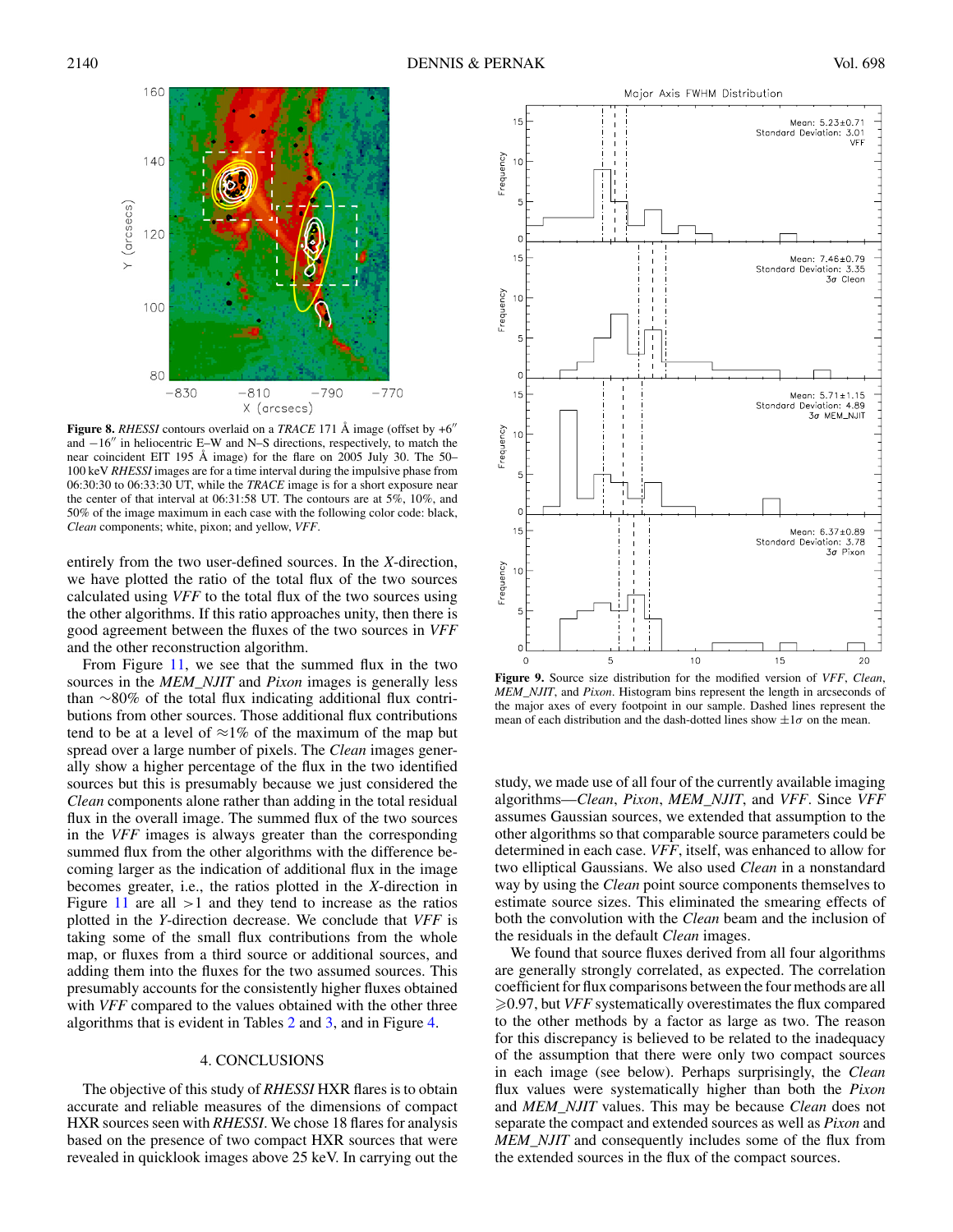<span id="page-10-0"></span>

The source sizes are also generally well correlated. The FWHM dimensions of the fitted elliptical Gaussian sources determined from the four algorithms are correlated with a coefficient of *>*0.6 for the major axis but as low as 0.25 for the minor axis. The correlation coefficients between *Pixon* and *MEM\_NJIT* FWHM values are significantly better—0.94 for the major axis and 0.56 for the minor axis—presumably the result of their common use of maximum entropy. The correlations with parameters derived using *VFF* are significantly worse because of the much larger sizes obtained for a few events where the assumption that only two elliptical Gaussian sources are present in the image is incorrect.

The correlation coefficients for the source orientation angles are surprisingly high— $\geqslant$ 0.8 in all cases—suggesting that these angles provide a reliable indication of the alignment of the elliptical sources on the Sun. In the one case we were able to investigate that one of the two elliptical sources was positioned with its major axis aligned with a ribbon seen with *TRACE* at 171 Å. The other, almost circular source was positioned at a bright patch where the second ribbon made a right-angle turn. In another case not included in our list, Kontar et al. [\(2008\)](#page-12-0) reported a limb flare with two HXR sources. We have verified that the orientation of these two sources is north–south as expected if the Kontar et al. [\(2008\)](#page-12-0) interpretation that these two sources are footpoints seen at the limb so that the east–west dimension reflects the altitude extent of the source and the north–south dimension is the extent along the ribbons.



**Figure 11.** Plots to visualize the extent to which *VFF* fluxes overestimate the true source fluxes. The *Y*-axis is the ratio of the summed two-source fluxes to the total flux integrated over the whole image for the three algorithms except for *VFF*. A value of less than unity would indicate that some of the flux detected with RHESSI must come from other sources in addition to the two identified by the user. The *X*-axis is the ratio of the summed two-source fluxes obtained from *VFF* to the summed two-source fluxes obtained from the other three algorithms. A value differing from unity suggests that the two-source model assumed in *VFF* is not consistent with the observations.

Given the good correlation between the ellipse major axis dimensions and orientation angles, and the alignment with solar features in the cases we have been able to check, it seems that these aspects of the sources are reliably measured. However, the relatively poor correlations found for the minor axis FWHM values suggests that the smallest dimension of the sources are not well measured. This may be the result of the limited "*uv*" coverage of the *RHESSI* observations making it difficult to determine unambiguous values for the 12 free parameters of the two assumed elliptical Gaussians. However, it is consistent with the sources being relatively thin ribbons similar in width to the H $\alpha$  and EUV ribbons but covering only a small part of their length. Approximating such a shape with an elliptical Gaussian will inevitably give an overestimate of the width. Furthermore, the *RHESSI* collimators modulate the X-ray transmission to the detectors behind the finest grids only when the slits are closely aligned with the long axis of such thin ribbons. This again makes determining the width of such ribbonlike structures extremely difficult especially if they are curved. The maximum entropy method could compound this problem by effectively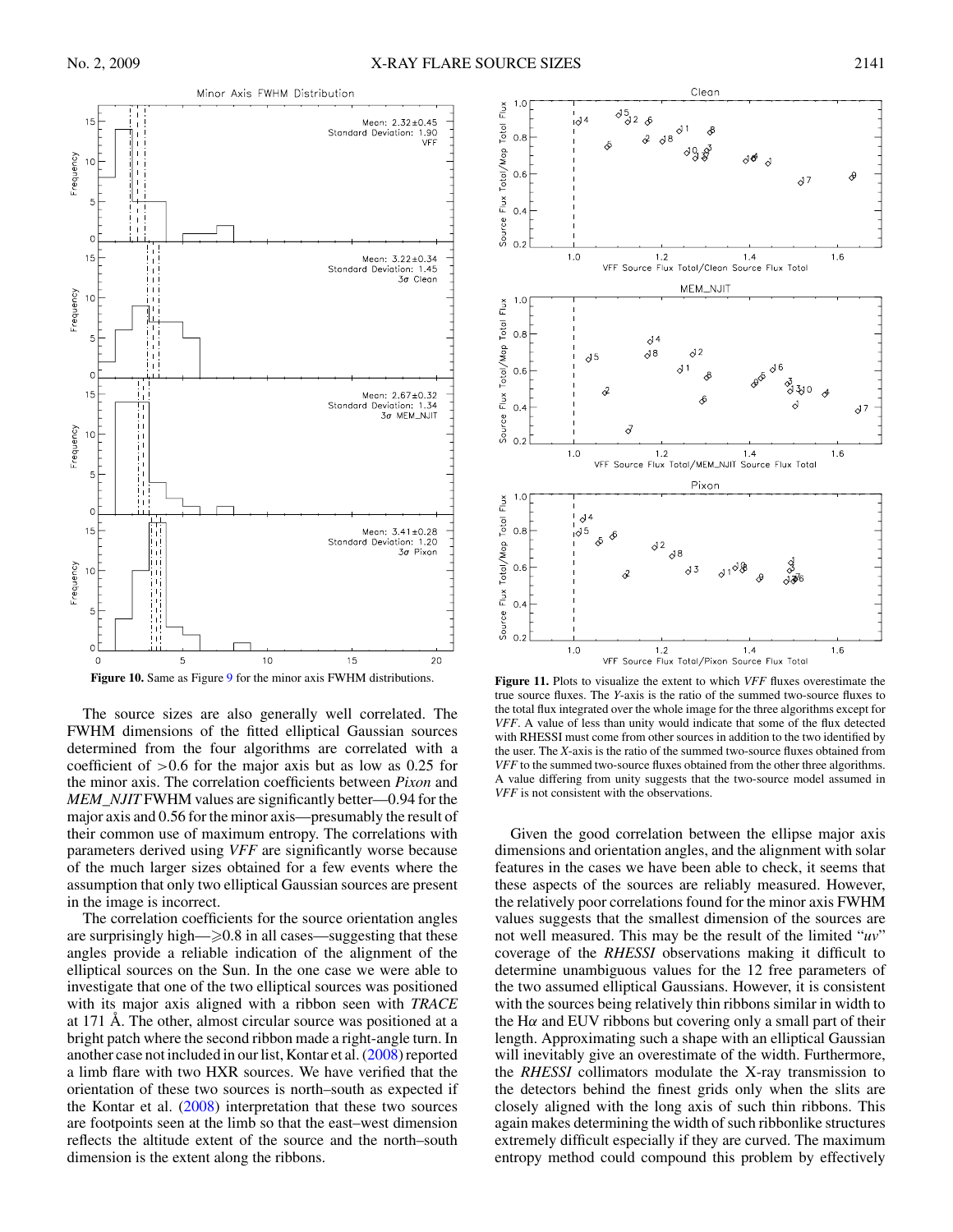<span id="page-11-0"></span>smoothing out the modulation over the very narrow range of roll angles expected for thin ribbon sources. As a result of these considerations, it appears that measured minor axis values of  $\lesssim$  4″ should be considered as upper limits.

The frequency distributions of the source sizes determined from the four different algorithms all show FWHM values ranging from the *RHESSI* resolution limit of  $\sim$ 2" up to  $\sim$ 20" with the same mean value within uncertainties of  $7 \pm 1$ " for the major axis and  $3 \pm 0$ <sup>2</sup>/4 for the minor axis. The *MEM\_NJIT* distribution shows more sources with dimensions below the mean value than do the other algorithms possibly reflecting its super-resolution ability (Cornwell & Evans 1985; Narayan & Nityananda [1986\)](#page-12-0) although this cannot be verified here.

Evidence that the assumption of two elliptical Gaussians is inadequate to describe the source structure in many of these 18 flares is provided by comparing the summed fluxes in the two sources with the total flux in the whole image. In most events, less than 80% of the flux appeared in the two sources. *Clean* was somewhat better in this respect with more events above the 80% level than for *Pixon* or *MEM\_NJIT*. This is possibly the result of an extended pedestal not removed from the *Clean* images for each source. *VFF*, on the other hand, suffered the most from this since it alone does not currently allow for any possibility of extended sources in addition to the two Gaussians. Consequently, the total fluxes in the two compact sources calculated with *VFF* were up to 100% higher than the fluxes calculated with the other three methods.

As the result of our study, we conclude that with careful use of the existing image reconstruction algorithms, reliable estimates can be made of the dimensions of compact HXR sources. Any one of the four algorithms can be used with the following provisos:

*Clean*

- 1. Can be safely used for compact sources to give similar results to the other algorithms.
- 2. Use the default settings with the following exceptions:
	- a. Use the finest grids where possible to determine the level of fine-scale structure in the image. Then choose the grids and weighting to use based on the actual size of the source components. Note that detector 2 generally cannot be used below ∼20 keV because of poor energy resolution and high threshold energy.
	- b. Use uniform weighting only if there is sufficient modulation in the finest grids.
- 3. Use only the *Clean* point-source components themselves to determine the source sizes.
- 4. Do not use for extended sources, especially in the presence of compact sources.

#### *Pixon*

- 1. Can provide reliable estimates of source parameters.
- 2. Procedure is very slow taking over an hour to generate a single  $128 \times 128$  pixel image even on a fast computer. Various techniques are available to speed it up so that a 64 × 64 pixel image can be generated in *<*15 minute on a fast PC with  $\geq 4$  GB of memory.
- 3. Should only be used for final detailed analysis after the basic images have been made using *Clean*.
- 4. No new compact features are revealed by *Pixon* that are not also evident in fully optimized *Clean* images.
- 5. Tends to reject data for detectors 1 and 2 even if there is evidence for modulated count rates. The image can break

up into small sources unless the user-controlled parameter, pixon\_sensitivity, is increased.

6. Currently, *Pixon* is the only way to adequately image extended sources in the presence of compact sources.

# *MEM\_NJIT*

- 1. Similar to *Pixon* but uses visibilities and is much faster.
- 2. Does not handle the finest grids well in some cases with source breaking up into small components.
- 3. Capable of super-resolution but this is not well understood or documented at this time.

#### *VFF*

- 1. Uses visibilities and is very fast, generally taking *<*1 minute per image.
- 2. Critical to verify that the required assumptions about the number of sources (maximum of two) and their shapes are adequate for the image being analyzed.
- 3. Currently, the only algorithm that provides uncertainties on the source parameters.
- 4. Overestimates source fluxes and dimensions when there are other sources in addition to those assumed to exist in the image.

Finally, it seems that the HXR source dimensions determined from *RHESSI* observations are accurate and reliable provided that there are adequate statistics and that the precautions discussed here are taken in using the different image reconstruction algorithms. The smallest dimension of many of the sources included in this paper are upper limits at about  $4''$ . This is consistent with the assumption that bright HXR sources are sections of flare ribbons seen at other wavelengths that are  $\sim$ 1" wide but many arcseconds long. Any estimate of the source area for the determination of electron flux densities must allow for this possibility.

We are grateful to Gordon Hurford and Ed Schmahl for their comments on this paper and help with understanding the *RHESSI* imaging technique and the different image reconstruction algorithms. We also acknowledge the critical support provided by Kim Tolbert and Richard Schwartz and their help with IDL in general and the SSW procedures in particular. We are grateful to Fred Bruhweiler for managing the NASA Grant NNG06GB96A at The Catholic University of America, through which one of us (R.L.P.) was funded. We acknowledge the contributions of the anonymous referee, who provided many useful comments and corrections that allowed us to significantly improve the paper.

#### REFERENCES

- Alexander, D., & Daou, A. G. 2007, [ApJ,](http://dx.doi.org/10.1086/520331) [666, 1268](http://adsabs.harvard.edu/cgi-bin/bib_query?2007ApJ...666.1268A)
- Alexander, D., Metcalf, T., & Hudson, H. S. 1997, in ASP Conf. Ser. 111, Magnetic Reconnection in the Solar Atmosphere, ed. R. D. Bentley & J. T. Mariska (San Francisco, CA: ASP), [253](http://adsabs.harvard.edu/cgi-bin/bib_query?1997ASPC..111..253A)
- Allred, J. C., Hawley, S. L., Abbett, W. P., & Carlsson, M. 2005, [ApJ,](http://dx.doi.org/10.1086/431751) [630, 573](http://adsabs.harvard.edu/cgi-bin/bib_query?2005ApJ...630..573A) Aschwanden, M. J., Schmahl, E., & the *RHESSI* Team 2002, [Sol. Phys.,](http://dx.doi.org/10.1023/A:1022469811115) [210,](http://adsabs.harvard.edu/cgi-bin/bib_query?2002SoPh..210..193A) [193](http://adsabs.harvard.edu/cgi-bin/bib_query?2002SoPh..210..193A)
- Brown, J. C. 1971, [Sol. Phys.,](http://dx.doi.org/10.1007/BF00149070) [18, 489](http://adsabs.harvard.edu/cgi-bin/bib_query?1971SoPh...18..489B)
- Cornwell, T. J., & Evans, K. F. 1985, A&A, [143, 77](http://adsabs.harvard.edu/cgi-bin/bib_query?1985A&A...143...77C)
- Fisher, G. H., Canfield, R. C., & McClymont, A. N. 1985, [ApJ,](http://dx.doi.org/10.1086/162901) [289, 414](http://adsabs.harvard.edu/cgi-bin/bib_query?1985ApJ...289..414F)
- Fletcher, L., Hannah, I. G., Hudson, H. S., & Metcalf, T. R. 2007, [ApJ,](http://dx.doi.org/10.1086/510446) [656,](http://adsabs.harvard.edu/cgi-bin/bib_query?2007ApJ...656.1187F) [1187](http://adsabs.harvard.edu/cgi-bin/bib_query?2007ApJ...656.1187F)
- Hannah, I. G., Christe, S., Krucker, S., Hurford, G. J., Hudson, H. S., & Lin, R. P. 2008, [ApJ,](http://dx.doi.org/10.1086/529012) [677, 704](http://adsabs.harvard.edu/cgi-bin/bib_query?2008ApJ...677..704H)
- Hoyng, P., et al. 1981, [ApJ,](http://dx.doi.org/10.1086/183574) [246, L155](http://adsabs.harvard.edu/cgi-bin/bib_query?1981ApJ...246L.155H)
- Hurford, G. J., et al. 2002, [Sol. Phys.,](http://dx.doi.org/10.1023/A:1022436213688) [210, 61](http://adsabs.harvard.edu/cgi-bin/bib_query?2002SoPh..210...61H)